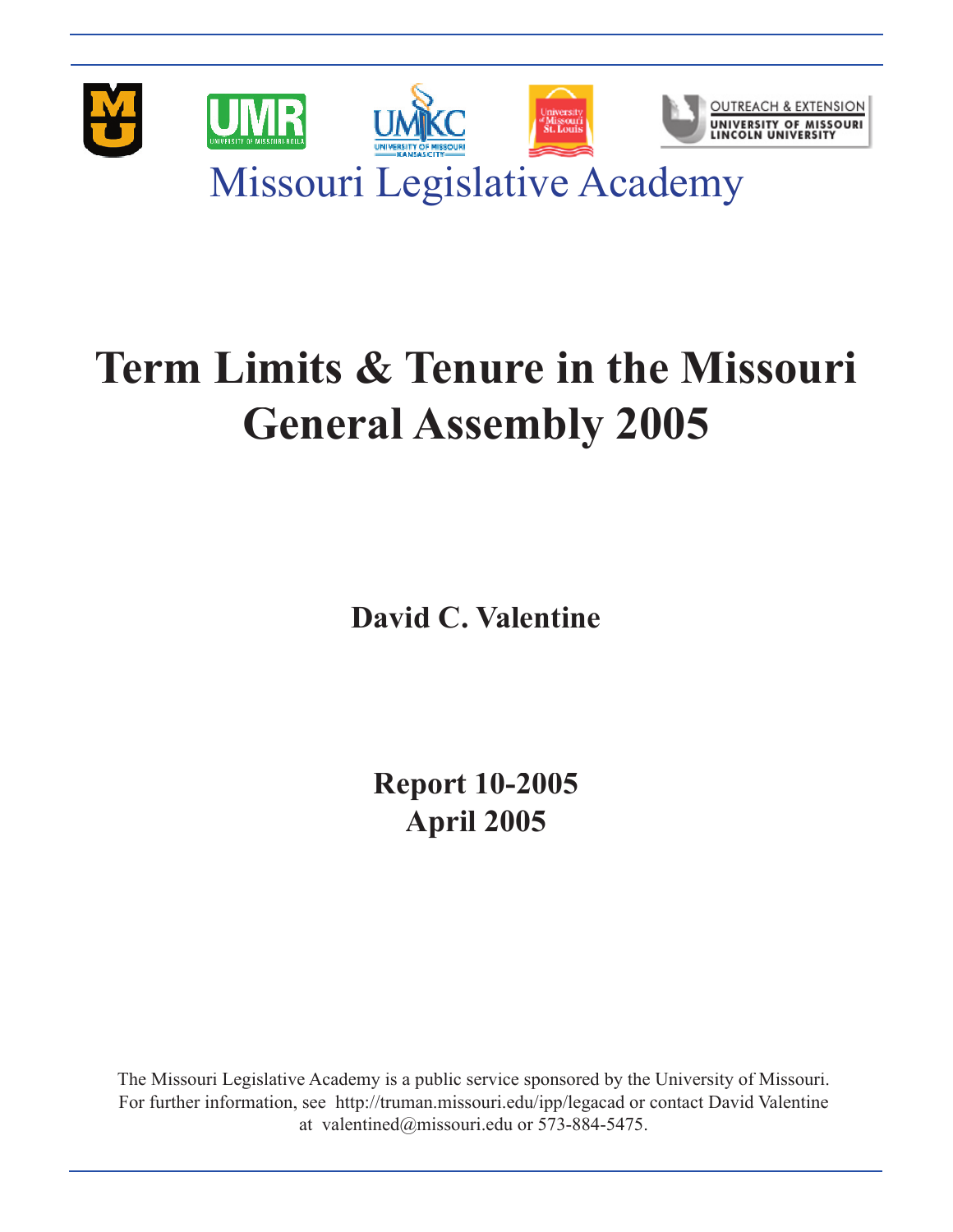

# Term Limits & Tenure in the Missouri General Assembly 2005

# David C. Valentine

# *Introduction*

The legislative environment has changed dramatically since the early 20<sup>th</sup> century when members of the General Assembly met in biennial sessions, concerned themselves with the newly developed juvenile court system for metropolitan areas, civil and criminal procedures, and the funding of the state's "eleemosynary institutions" (charity institutions such as the Fulton State Hospital). These were issues that the typical legislator, whether a businessman, lawyer, or farmer, had encountered in his private life and in prior public service.

The policy landscape is much more complicated today with many new departments, both state and federal, supporting a myriad of programs, many with federal funding and federal rules and regulations. Legislators must struggle with the complexities of an \$19 billion budget, a substantial proportion of which is federal funds with strings, stipulations, and restrictions. They must resolve issues pertaining to child support enforcement and air quality, just to take two examples from arenas with extensive federal involvement. All new members bring valuable knowledge to the legislative process but, unlike the early  $20<sup>th</sup>$  century, few arrive today with the substantive knowledge necessary for optimum decision making. The larger the number of new members, the more difficult it is for the chambers of the General Assembly to independently evaluate budgetary and other legislative proposals.

The following report examines tenure and turnover in the Missouri General Assembly following the critical 2002 general election and the 2004 election. The 2002 election was the first since the decennial redistricting and the first in which a large number of members were involuntarily retired due to the requirements of the constitutional amendment limiting terms of office for members of the General Assembly. The election turned out to be important for another reason -- Republicans gained a majority in the House for the first time since 1954 and Republicans gained control of both chambers for the first time since 1947.

The 2004 election forced the retirement of a number of senior senators, several of whom had served from the 1960s and the 1970s. This initial analysis looks at the immediate impact of term limits on tenure in the General Assembly, not on the full range of potential effects. The report examines how term limits have affected tenure, reviews the immediate impact of term limits in 2003 and 2005 on both chambers, and assesses some of the implications of term limits on the relative balance of power between the House and Senate.

# *Background*

In November 1992, Missouri voters approved a constitutional amendment setting term limits for members of the Missouri House and Senate who were elected after that date (see Article III, Section 8 of the Constitution of Missouri).<sup>1</sup> Members elected on or before November 2002 to a partial term may be elected three more times in the House (6 years plus the partial term) or one more time in the Senate (4 years plus the partial term). After November 2002, those elected to complete a term of less than one year in the House or a term of less than two years in the Senate are eligible to serve the full eight years plus the partial term.

Missouri was one of 19 states to adopt term limits between 1990 and 1996. Missouri's amendment term-limited a total of nine members by 2000, including the President Pro Tem of the Senate.<sup>2</sup> Term limits significantly affected both chambers in 2002 and, because of staggered terms, removed the remainder of long-serving senators in 2004. With these forced retirements, no member of the Senate in 2005 has had more than six years experience.<sup>3</sup>

# *Term Limits and Average Tenure*

Figure 1 presents the average tenure of members of the House and Senate for each decade since 1911. That tenure increased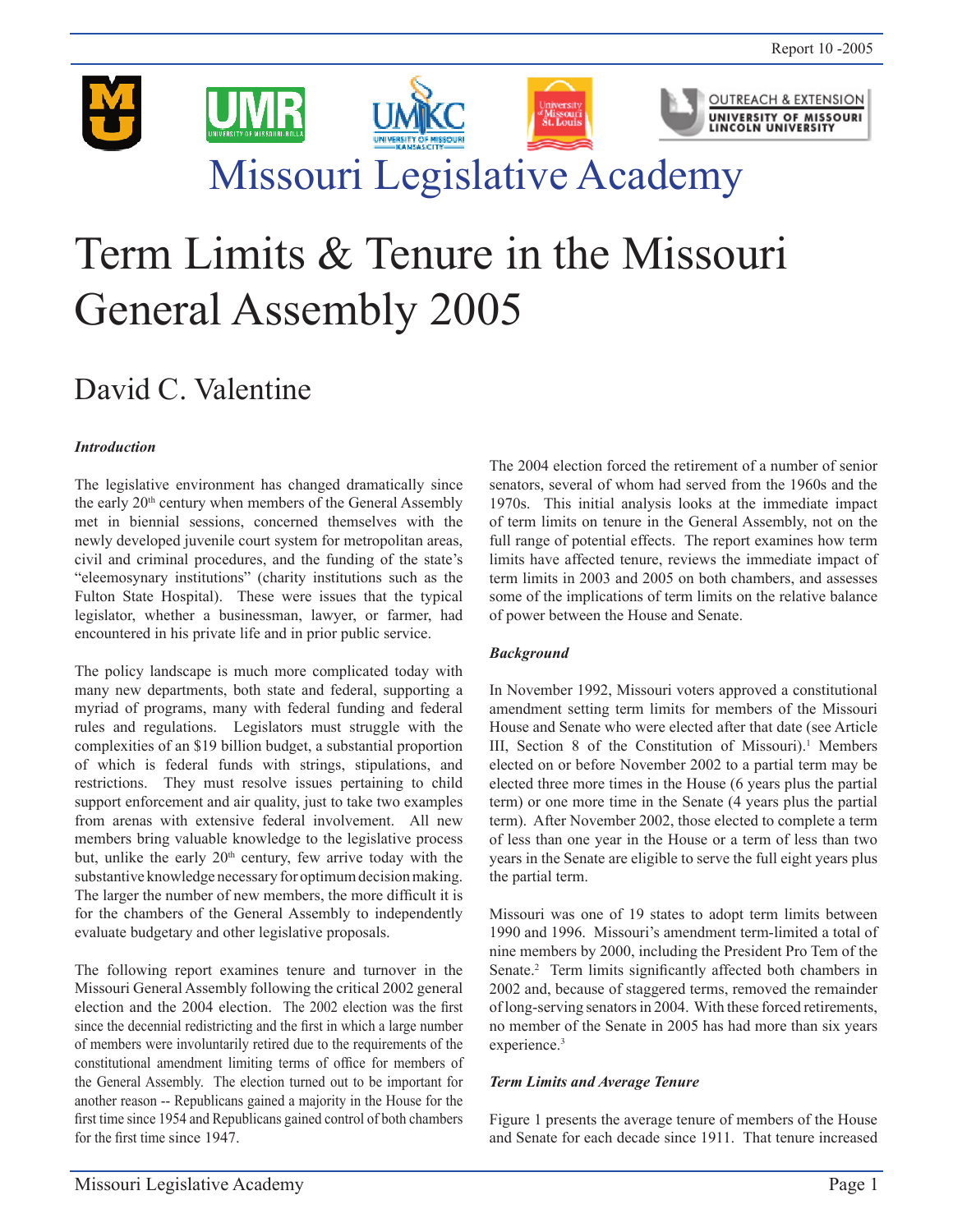steadily throughout the 20<sup>th</sup> century from a low of less than two years at the beginning of the century to a high of over 9 years for the Senate at the end of the century. The average tenure in the House in January 2005 was 2.3 years, a decrease of about 3 years from the average of 2001, while the average tenure of the Senate was 1.9 years in 2005, a decrease of almost 7 years from that of 2001. The average tenure of members has not been this low for either chamber since the beginning of the  $20<sup>th</sup>$ Century.

Tables 1 and 2 show the dramatic decline in experience in the House and Senate 2001-2005. Table 1 presents average tenure in the House, by party, for the years 2001- 2005. The year 2001 represents the last year before term limits took full effect, although there were some forced retirements and others retired that year in advance of term limits.

#### Figure 1



| Table 1                                            |  |  |
|----------------------------------------------------|--|--|
| Missouri Senate Average Years of Tenure, 2001-2005 |  |  |

|                                      | 2001 | 2003 | 2004 | 2005 |
|--------------------------------------|------|------|------|------|
| Average Republican Tenure            | 4    | 3 I  | 45   | 23   |
| Average Democratic Tenure            | 12.4 | 79   | 81   | 19   |
| Average Tenure in<br>Missouri Senate | 88   | 51   | 57   | 1 Q  |

#### Table 2

| Missouri House Average Years of Tenure, 2001-2005 |  |
|---------------------------------------------------|--|
|                                                   |  |

|                                     | 2001 | 2003  | 2004 | 2005 |
|-------------------------------------|------|-------|------|------|
| Average Republican Tenure           | 5.5  | 11    | 21   | 22   |
| Average Democratic Tenure           | 58   | 18    | 2.7  | 2.5  |
| Average Tenure in<br>Missouri House | 57   | 14 24 |      | 23   |
|                                     |      |       |      |      |

These data do not prove that term limits have rendered the House and Senate less effective in 2003 and 2005 than they were in previous years but they are suggestive. Certainly, they suggest the need for significantly improved training in parliamentary process and the need for policy education concerning the broad policy areas where the state is very active (e.g., Medicaid, education funding, economic development, environmental protection, etc.).

# *Impact of Term Limits in 2003 and Following*

In 2002, 75 members of the House and 12 members of the Senate were not eligible for re-election due to term limits. Normal turnover, including retirement and electoral defeat, pushed the number of members not returning to 91 in the House, although the number in the Senate remained the same (12).

The effects of term limits on legislative tenure are shown in Figures 2-5. Ninety-one new members or 56% of the entire House assumed office in January 2003 and only 8% of those elected in 2002 had as much as 6 years experience in the immediately preceding general assemblies (Figures 2 and 3). The sheer number of new members, and the large numerical imbalance between the new and the experienced, presented significant challenges to the leaders of both parties, especially in the 92<sup>nd</sup> General Assembly (2003-2004). Fortunately, it is not likely that there will be an equally large turnover in the future, not even in 2010, when the 2003 freshmen will be term-limited. Even before term limits were adopted, most members served less than 8 years in part due to normal electoral choices but also due to the personal choices of the legislators. These factors will be in play throughout the decade, and will significantly reduce the proportion of the "Class of 03" that remains in office in 2009 and subject to term limits. In fact, turnover in 2005 in the House was 24%, which is near normal for the preterm limited House.

Figure 2



\*Does not include additional service of 4 members who served before term limits took effect. As of January 5, 2005.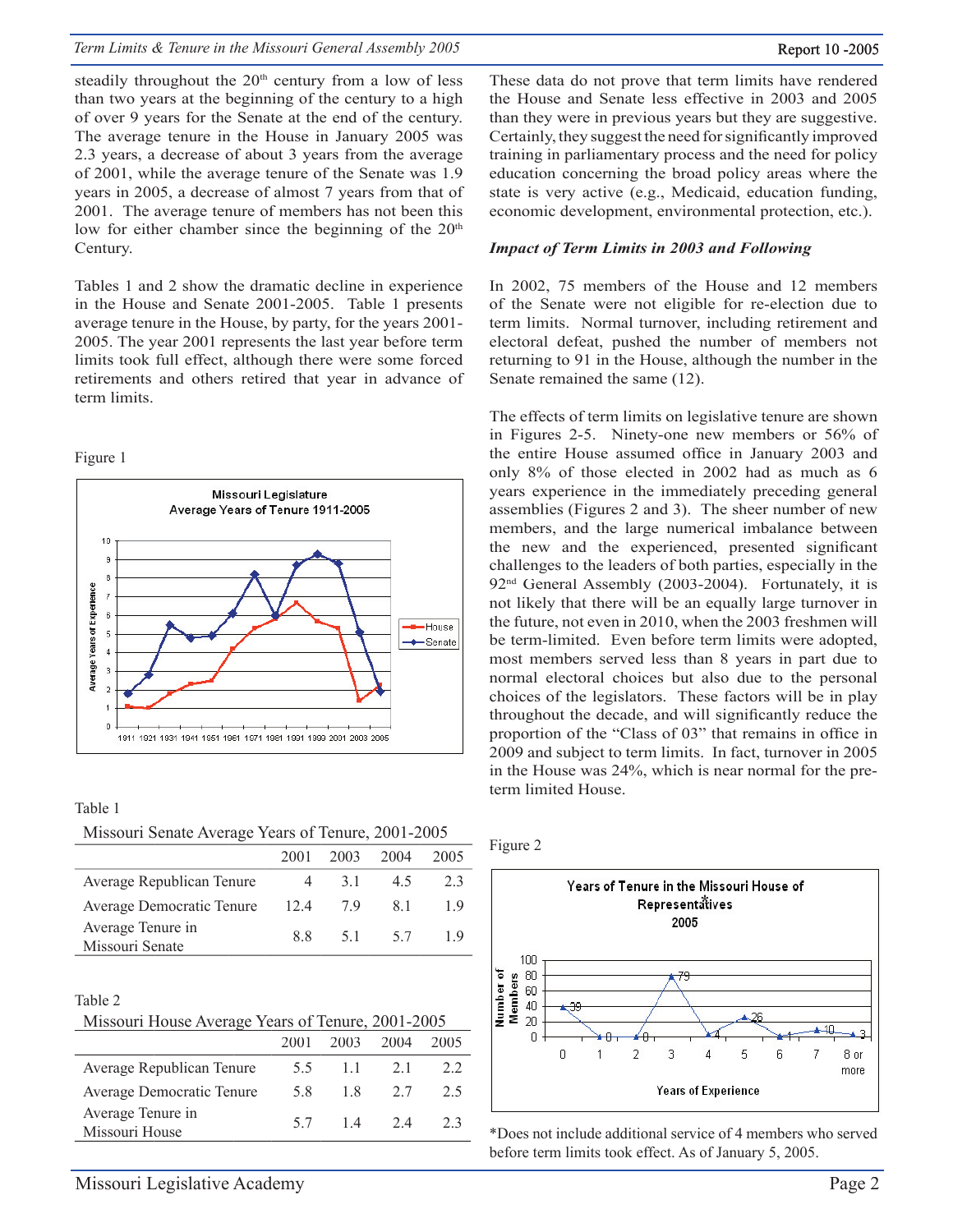*Term Limits & Tenure in the Missouri General Assembly 2005* Report 10 -2005

#### Figure 3



\*As of January 5, 2005.

The Senate fared better in 2002, in part because its staggered terms means that the impact of term limits is spread over two elections (Figures 4 and 5). Term limits applied to the onehalf of the Senate elected in 1994 and the balance after their election or re-election in 1996. Those elected in 1994 and 1998 were term limited in 2002 while those elected in 1996 and 2000 were term limited in 2004. Twelve new members (35%) were elected to the Senate in 2002 but, in sharp contrast to the House, this inexperience was balanced by the presence of the seven members (20%) who had more than eight years' experience. The situation was considerably different by January 2005 when only two members had served more than six years because seven senators serving in the 92<sup>nd</sup> General Assembly (2003-2004) were re-elected in 1996 and 2000 and these members, with a combined tenure of 130 years, were term-limited in 2004.

#### Figure 4



\*As of January 5, 2005.

Figure 5



\*As of January 5, 2005.

### *Term Limits and Legislative Power*

Figures 2-5 examine the impact of term limits but do not consider the mitigating effects of legislative experience either before term limits took effect or experience gained in the other chamber of the General Assembly. In 2003 only 3% of the members of the House (6) had served prior to 1995, when term limits began to apply, but one, Representative Robert T. Johnson, had prior service in both the House and Senate<sup>4</sup> (Figure 6). In 2005, only four members had lengthy prior service. In contrast, most members of the Senate were first elected to the House and only three of the 12 new members elected to the Senate in 2002 and two of the 11 elected in 2004 did not have prior legislative experience (Figures 7 and 8). Over 50% of the members of the Senate had more than seven years legislative (combined House and Senate) experience when session began in January 2003 and again in January 2005. While not fully aware of the traditions and processes of the Senate, the newly elected Senate members with prior House experience were far more knowledgeable about state government, lawmaking, and the legislative process than were the new members of the House.





\*Includes experience in the Missouri House and Senate. As of November 2004.





\* Includes experience in the Missouri House and Senate. As of November 2004.

Missouri Legislative Academy Page 3